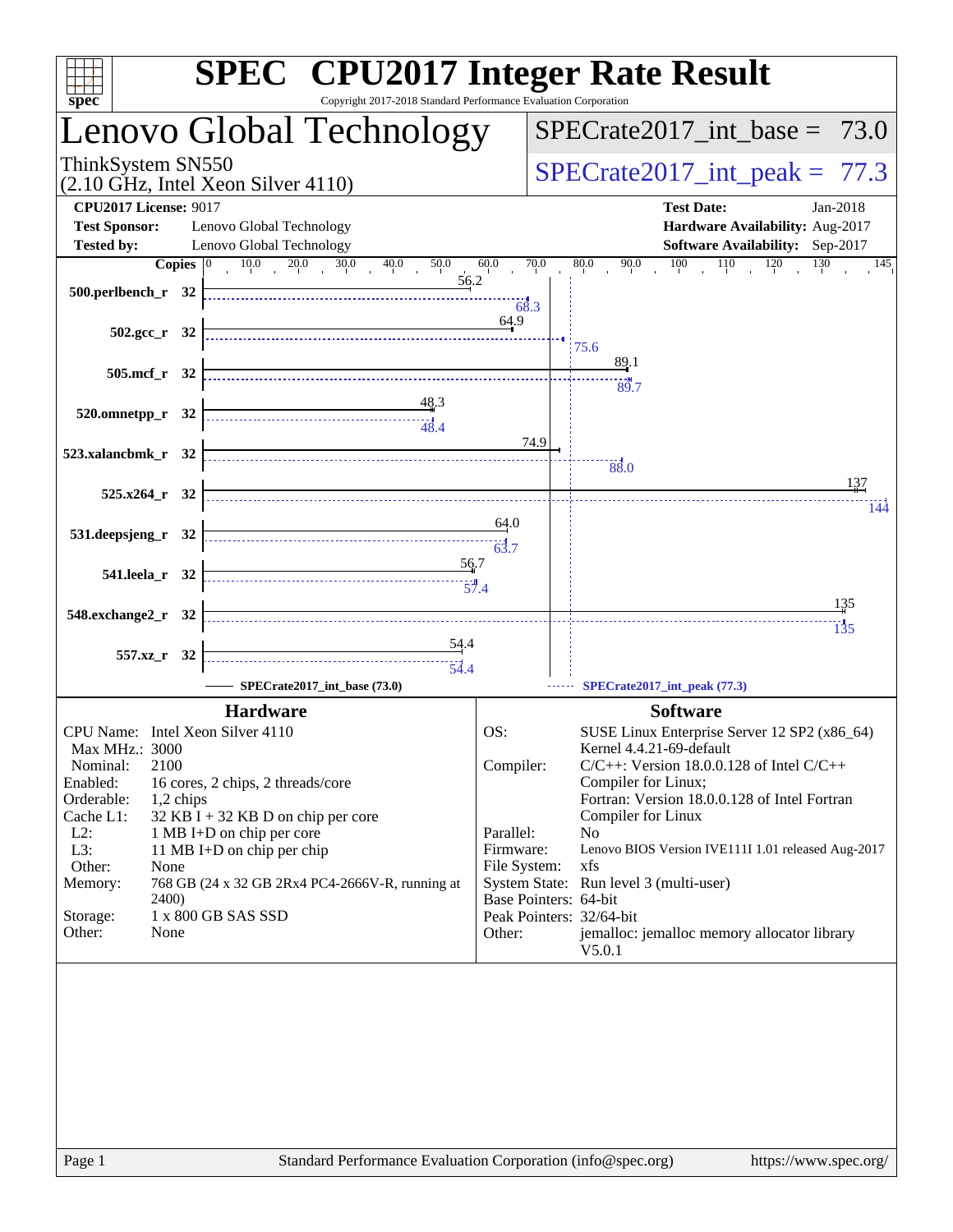

## Lenovo Global Technology

## SPECrate2017 int\_base =  $73.0$

(2.10 GHz, Intel Xeon Silver 4110)

ThinkSystem SN550<br>  $SPECTA 110$ <br>  $SPECTA 2017$  int peak = 77.3

**[Test Sponsor:](http://www.spec.org/auto/cpu2017/Docs/result-fields.html#TestSponsor)** Lenovo Global Technology **[Hardware Availability:](http://www.spec.org/auto/cpu2017/Docs/result-fields.html#HardwareAvailability)** Aug-2017 **[Tested by:](http://www.spec.org/auto/cpu2017/Docs/result-fields.html#Testedby)** Lenovo Global Technology **[Software Availability:](http://www.spec.org/auto/cpu2017/Docs/result-fields.html#SoftwareAvailability)** Sep-2017

**[CPU2017 License:](http://www.spec.org/auto/cpu2017/Docs/result-fields.html#CPU2017License)** 9017 **[Test Date:](http://www.spec.org/auto/cpu2017/Docs/result-fields.html#TestDate)** Jan-2018

#### **[Results Table](http://www.spec.org/auto/cpu2017/Docs/result-fields.html#ResultsTable)**

|                                   | <b>Base</b>   |                |       |                | <b>Peak</b> |                |       |               |                |              |                |              |                |              |
|-----------------------------------|---------------|----------------|-------|----------------|-------------|----------------|-------|---------------|----------------|--------------|----------------|--------------|----------------|--------------|
| <b>Benchmark</b>                  | <b>Copies</b> | <b>Seconds</b> | Ratio | <b>Seconds</b> | Ratio       | <b>Seconds</b> | Ratio | <b>Copies</b> | <b>Seconds</b> | <b>Ratio</b> | <b>Seconds</b> | <b>Ratio</b> | <b>Seconds</b> | <b>Ratio</b> |
| $500$ .perlbench r                | 32            | 907            | 56.2  | 907            | 56.2        | 907            | 56.2  | 32            | 746            | 68.3         | 748            | 68.1         | 745            | 68.4         |
| $502.\text{sec}$                  | 32            | 698            | 64.9  | 696            | 65.1        | 699            | 64.8  | 32            | 598            | 75.8         | 600            | 75.6         | 599            | 75.6         |
| $505$ .mcf r                      | 32            | 580            | 89.1  | 581            | 89.0        | 580            | 89.2  | 32            | 579            | 89.4         | 575            | 90.0         | 577            | 89.7         |
| 520.omnetpp_r                     | 32            | 865            | 48.5  | 870            | 48.3        | 876            | 47.9  | 32            | 870            | 48.3         | 868            | 48.4         | 867            | 48.4         |
| 523.xalancbmk r                   | 32            | 451            | 75.0  | 451            | 74.9        | 452            | 74.7  | 32            | 384            | 87.9         | 384            | 88.0         | 384            | 88.1         |
| 525.x264 r                        | 32            | 408            | 137   | 409            | 137         | 402            | 139   | 32            | 390            | 144          | 390            | 144          | 390            | <u>144</u>   |
| 531.deepsjeng_r                   | 32            | 573            | 64.0  | 573            | 64.0        | 574            | 63.9  | 32            | 576            | 63.7         | 576            | 63.7         | 575            | 63.7         |
| 541.leela r                       | 32            | 929            | 57.0  | 938            | 56.5        | 935            | 56.7  | 32            | 921            | 57.5         | 930            | 57.0         | 923            | 57.4         |
| 548.exchange2_r                   | 32            | 624            | 134   | 622            | 135         | 622            | 135   | 32            | 623            | 135          | 621            | 135          | 622            | 135          |
| 557.xz r                          | 32            | 635            | 54.5  | 635            | 54.4        | 635            | 54.4  | 32            | 635            | 54.4         | 635            | 54.4         | 635            | 54.4         |
| $SPECrate2017$ int base =<br>73.0 |               |                |       |                |             |                |       |               |                |              |                |              |                |              |

**[SPECrate2017\\_int\\_peak =](http://www.spec.org/auto/cpu2017/Docs/result-fields.html#SPECrate2017intpeak) 77.3**

Results appear in the [order in which they were run.](http://www.spec.org/auto/cpu2017/Docs/result-fields.html#RunOrder) Bold underlined text [indicates a median measurement.](http://www.spec.org/auto/cpu2017/Docs/result-fields.html#Median)

#### **[Submit Notes](http://www.spec.org/auto/cpu2017/Docs/result-fields.html#SubmitNotes)**

 The numactl mechanism was used to bind copies to processors. The config file option 'submit' was used to generate numactl commands to bind each copy to a specific processor. For details, please see the config file.

#### **[Operating System Notes](http://www.spec.org/auto/cpu2017/Docs/result-fields.html#OperatingSystemNotes)**

Stack size set to unlimited using "ulimit -s unlimited"

#### **[General Notes](http://www.spec.org/auto/cpu2017/Docs/result-fields.html#GeneralNotes)**

Environment variables set by runcpu before the start of the run: LD\_LIBRARY\_PATH = "/home/cpu2017.1.0.2.ic18.0/lib/ia32:/home/cpu2017.1.0.2.ic18.0/lib/intel64" LD\_LIBRARY\_PATH = "\$LD\_LIBRARY\_PATH:/home/cpu2017.1.0.2.ic18.0/je5.0.1-32:/home/cpu2017.1.0.2.ic18.0/je5.0.1-64" Binaries compiled on a system with 1x Intel Core i7-4790 CPU + 32GB RAM memory using Redhat Enterprise Linux 7.4 Transparent Huge Pages enabled by default Prior to runcpu invocation Filesystem page cache synced and cleared with: sync; echo 3> /proc/sys/vm/drop\_caches runcpu command invoked through numactl i.e.: numactl --interleave=all runcpu <etc> jemalloc: configured and built at default for 32bit (i686) and 64bit (x86\_64) targets; jemalloc: built with the RedHat Enterprise 7.4, and the system compiler gcc 4.8.5; jemalloc: sources avilable from jemalloc.net or <https://github.com/jemalloc/jemalloc/releases>

| Page 2 | Standard Performance Evaluation Corporation (info@spec.org) | https://www.spec.org/ |
|--------|-------------------------------------------------------------|-----------------------|
|--------|-------------------------------------------------------------|-----------------------|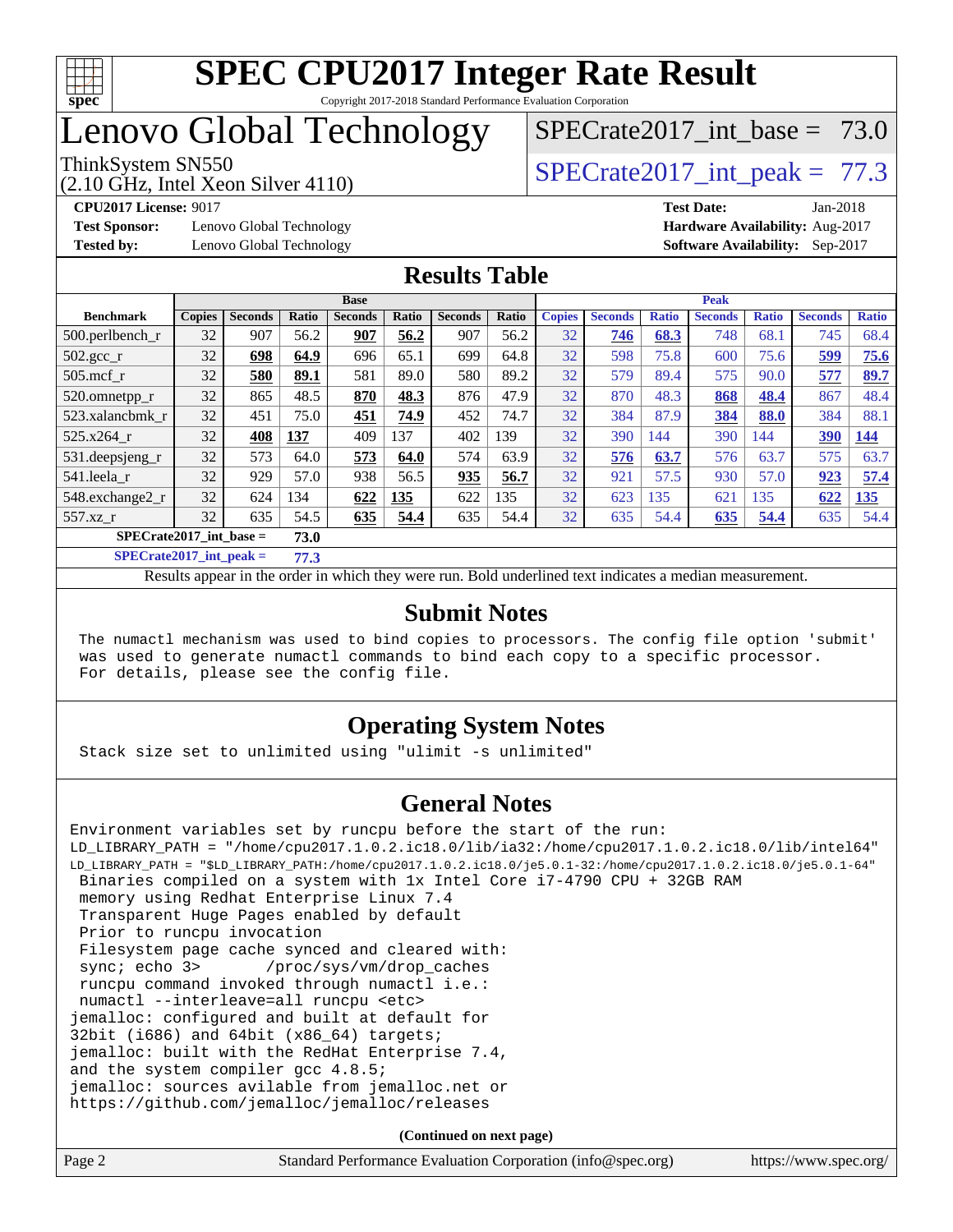

# **[SPEC CPU2017 Integer Rate Result](http://www.spec.org/auto/cpu2017/Docs/result-fields.html#SPECCPU2017IntegerRateResult)**

Copyright 2017-2018 Standard Performance Evaluation Corporation

## Lenovo Global Technology

SPECrate2017 int\_base =  $73.0$ 

(2.10 GHz, Intel Xeon Silver 4110)

ThinkSystem SN550<br>  $SPECTA 110$ <br>  $SPECTA 2017$  int peak = 77.3

**[Test Sponsor:](http://www.spec.org/auto/cpu2017/Docs/result-fields.html#TestSponsor)** Lenovo Global Technology **[Hardware Availability:](http://www.spec.org/auto/cpu2017/Docs/result-fields.html#HardwareAvailability)** Aug-2017 **[Tested by:](http://www.spec.org/auto/cpu2017/Docs/result-fields.html#Testedby)** Lenovo Global Technology **[Software Availability:](http://www.spec.org/auto/cpu2017/Docs/result-fields.html#SoftwareAvailability)** Sep-2017

**[CPU2017 License:](http://www.spec.org/auto/cpu2017/Docs/result-fields.html#CPU2017License)** 9017 **[Test Date:](http://www.spec.org/auto/cpu2017/Docs/result-fields.html#TestDate)** Jan-2018

#### **[General Notes \(Continued\)](http://www.spec.org/auto/cpu2017/Docs/result-fields.html#GeneralNotes)**

No: The test sponsor attests, as of date of publication, that CVE-2017-5754 (Meltdown) is mitigated in the system as tested and documented. No: The test sponsor attests, as of date of publication, that CVE-2017-5753 (Spectre variant 1) is mitigated in the system as tested and documented. No: The test sponsor attests, as of date of publication, that CVE-2017-5715 (Spectre variant 2) is mitigated in the system as tested and documented. This benchmark result is intended to provide perspective on past performance using the historical hardware and/or software described on this result page. The system as described on this result page was formerly generally available. At the time of this publication, it may not be shipping, and/or may not be supported, and/or may fail to meet other tests of General Availability described in the SPEC OSG Policy document, <http://www.spec.org/osg/policy.html> This measured result may not be representative of the result that would be measured were this benchmark run with hardware and software available as of the publication date.

#### **[Platform Notes](http://www.spec.org/auto/cpu2017/Docs/result-fields.html#PlatformNotes)**

BIOS configuration: Choose Operating Mode set to Maximum Performance SNC set to Enable Hardware Prefetcher set to Disable MONITORM/WAIT set to Enable Execute Disable Bit set to Disable Intel Virtualization Technology set to Disable DCA set to Enable Sysinfo program /home/cpu2017.1.0.2.ic18.0/bin/sysinfo Rev: r5797 of 2017-06-14 96c45e4568ad54c135fd618bcc091c0f running on SN550 Mon Jan 15 14:04:11 2018 SUT (System Under Test) info as seen by some common utilities. For more information on this section, see <https://www.spec.org/cpu2017/Docs/config.html#sysinfo> From /proc/cpuinfo model name : Intel(R) Xeon(R) Silver 4110 CPU @ 2.10GHz 2 "physical id"s (chips) 32 "processors" cores, siblings (Caution: counting these is hw and system dependent. The following excerpts from /proc/cpuinfo might not be reliable. Use with caution.) cpu cores : 8 siblings : 16 physical 0: cores 0 1 2 3 4 5 6 7 physical 1: cores 0 1 2 3 4 5 6 7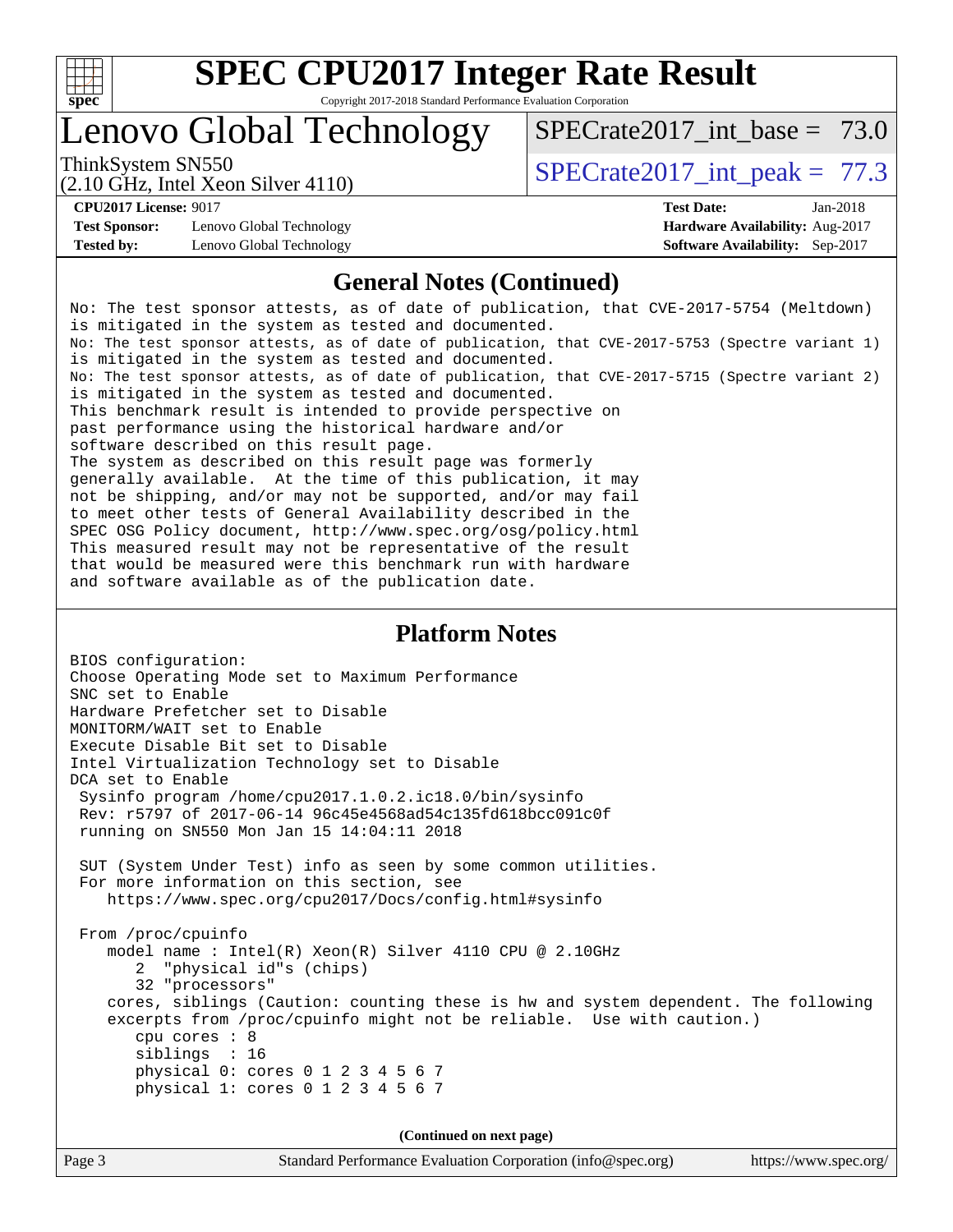

# **[SPEC CPU2017 Integer Rate Result](http://www.spec.org/auto/cpu2017/Docs/result-fields.html#SPECCPU2017IntegerRateResult)**

Copyright 2017-2018 Standard Performance Evaluation Corporation

## Lenovo Global Technology

SPECrate2017 int\_base =  $73.0$ 

(2.10 GHz, Intel Xeon Silver 4110)

ThinkSystem SN550  $SPECrate2017$  int\_peak = 77.3

**[CPU2017 License:](http://www.spec.org/auto/cpu2017/Docs/result-fields.html#CPU2017License)** 9017 **[Test Date:](http://www.spec.org/auto/cpu2017/Docs/result-fields.html#TestDate)** Jan-2018

**[Test Sponsor:](http://www.spec.org/auto/cpu2017/Docs/result-fields.html#TestSponsor)** Lenovo Global Technology **[Hardware Availability:](http://www.spec.org/auto/cpu2017/Docs/result-fields.html#HardwareAvailability)** Aug-2017 **[Tested by:](http://www.spec.org/auto/cpu2017/Docs/result-fields.html#Testedby)** Lenovo Global Technology **[Software Availability:](http://www.spec.org/auto/cpu2017/Docs/result-fields.html#SoftwareAvailability)** Sep-2017

#### **[Platform Notes \(Continued\)](http://www.spec.org/auto/cpu2017/Docs/result-fields.html#PlatformNotes)**

 From lscpu: Architecture: x86\_64 CPU op-mode(s): 32-bit, 64-bit Byte Order: Little Endian  $CPU(s):$  32 On-line CPU(s) list: 0-31 Thread(s) per core: 2 Core(s) per socket: 8 Socket(s): 2 NUMA node(s): 2 Vendor ID: GenuineIntel CPU family: 6 Model: 85 Model name:  $Intel(R)$  Xeon(R) Silver 4110 CPU @ 2.10GHz Stepping: 4 CPU MHz: 2095.089 BogoMIPS: 4190.17 Virtualization: VT-x L1d cache: 32K L1i cache: 32K L2 cache: 1024K L3 cache: 11264K NUMA node0 CPU(s): 0-7,16-23 NUMA node1 CPU(s): 8-15,24-31 Flags: fpu vme de pse tsc msr pae mce cx8 apic sep mtrr pge mca cmov pat pse36 clflush dts acpi mmx fxsr sse sse2 ss ht tm pbe syscall nx pdpe1gb rdtscp lm constant\_tsc art arch\_perfmon pebs bts rep\_good nopl xtopology nonstop\_tsc aperfmperf eagerfpu pni pclmulqdq dtes64 monitor ds\_cpl vmx smx est tm2 ssse3 sdbg fma cx16 xtpr pdcm pcid dca sse4\_1 sse4\_2 x2apic movbe popcnt tsc\_deadline\_timer aes xsave avx f16c rdrand lahf\_lm abm 3dnowprefetch ida arat epb pln pts dtherm intel\_pt tpr\_shadow vnmi flexpriority ept vpid fsgsbase tsc\_adjust bmi1 hle avx2 smep bmi2 erms invpcid rtm cqm mpx avx512f avx512dq rdseed adx smap clflushopt clwb avx512cd avx512bw avx512vl xsaveopt xsavec xgetbv1 cqm\_llc cqm\_occup\_llc /proc/cpuinfo cache data cache size : 11264 KB From numactl --hardware WARNING: a numactl 'node' might or might not correspond to a physical chip. available: 2 nodes (0-1) node 0 cpus: 0 1 2 3 4 5 6 7 16 17 18 19 20 21 22 23 node 0 size: 386637 MB node 0 free: 385179 MB node 1 cpus: 8 9 10 11 12 13 14 15 24 25 26 27 28 29 30 31 node 1 size: 387040 MB node 1 free: 385726 MB **(Continued on next page)**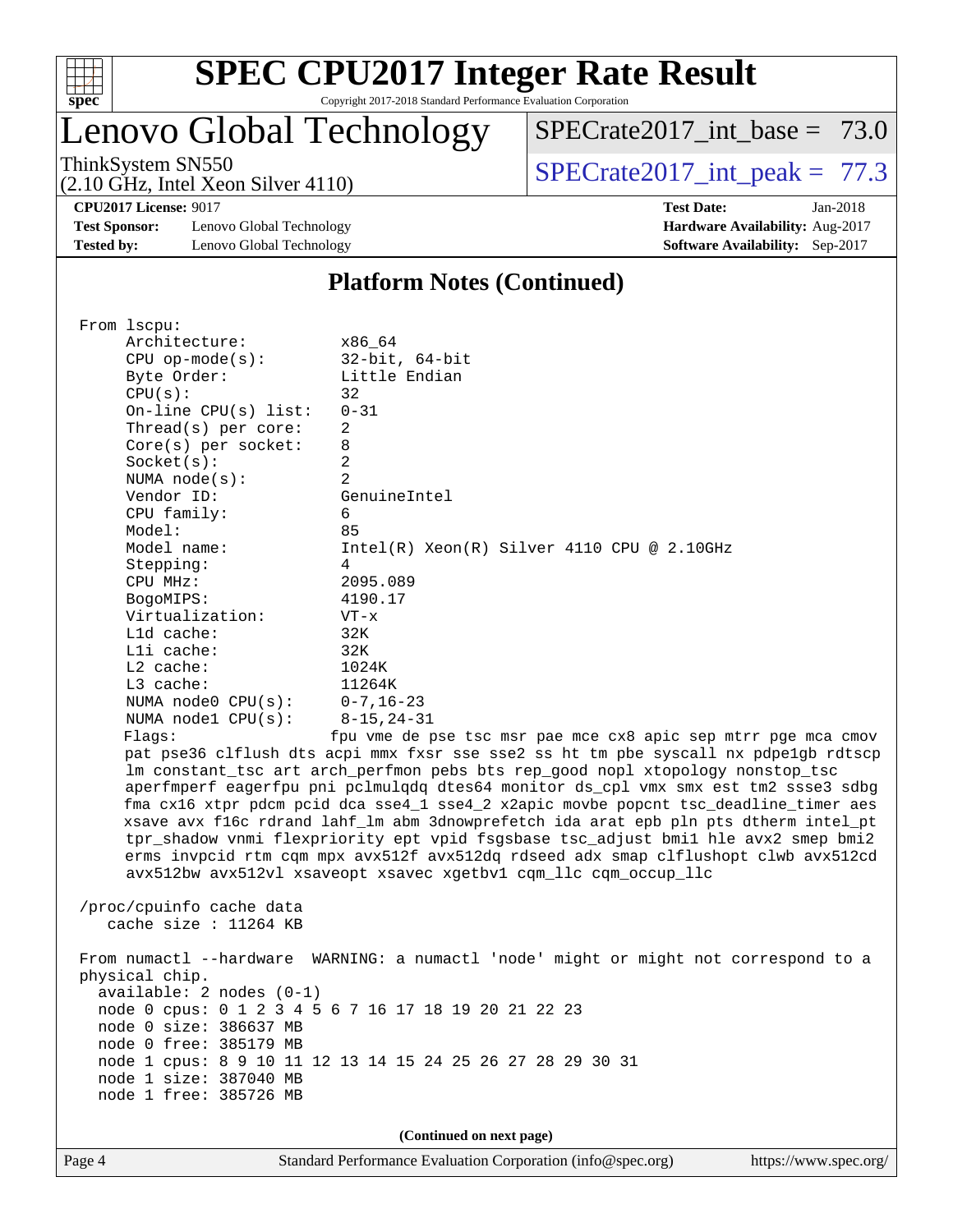

## Lenovo Global Technology

SPECrate2017 int\_base =  $73.0$ 

(2.10 GHz, Intel Xeon Silver 4110)

ThinkSystem SN550<br>  $SPECTA 110$ <br>  $SPECTA 2017$  int peak = 77.3

**[CPU2017 License:](http://www.spec.org/auto/cpu2017/Docs/result-fields.html#CPU2017License)** 9017 **[Test Date:](http://www.spec.org/auto/cpu2017/Docs/result-fields.html#TestDate)** Jan-2018

**[Test Sponsor:](http://www.spec.org/auto/cpu2017/Docs/result-fields.html#TestSponsor)** Lenovo Global Technology **[Hardware Availability:](http://www.spec.org/auto/cpu2017/Docs/result-fields.html#HardwareAvailability)** Aug-2017 **[Tested by:](http://www.spec.org/auto/cpu2017/Docs/result-fields.html#Testedby)** Lenovo Global Technology **[Software Availability:](http://www.spec.org/auto/cpu2017/Docs/result-fields.html#SoftwareAvailability)** Sep-2017

**[Platform Notes \(Continued\)](http://www.spec.org/auto/cpu2017/Docs/result-fields.html#PlatformNotes)**

 node distances: node 0 1 0: 10 21 1: 21 10 From /proc/meminfo MemTotal: 792246052 kB HugePages\_Total: 0 Hugepagesize: 2048 kB From /etc/\*release\* /etc/\*version\* SuSE-release: SUSE Linux Enterprise Server 12 (x86\_64) VERSION = 12 PATCHLEVEL = 2 # This file is deprecated and will be removed in a future service pack or release. # Please check /etc/os-release for details about this release. os-release: NAME="SLES" VERSION="12-SP2" VERSION\_ID="12.2" PRETTY\_NAME="SUSE Linux Enterprise Server 12 SP2" ID="sles" ANSI\_COLOR="0;32" CPE\_NAME="cpe:/o:suse:sles:12:sp2" uname -a: Linux SN550 4.4.21-69-default #1 SMP Tue Oct 25 10:58:20 UTC 2016 (9464f67) x86\_64 x86\_64 x86\_64 GNU/Linux run-level 3 Jan 15 10:27 SPEC is set to: /home/cpu2017.1.0.2.ic18.0 Filesystem Type Size Used Avail Use% Mounted on /dev/sda4 xfs 687G 136G 552G 20% /home Additional information from dmidecode follows. WARNING: Use caution when you interpret this section. The 'dmidecode' program reads system data which is "intended to allow hardware to be accurately determined", but the intent may not be met, as there are frequent changes to hardware, firmware, and the "DMTF SMBIOS" standard. BIOS Lenovo -[IVE111I-1.01]- 08/11/2017 Memory: 24x Samsung M393A4K40BB2-CTD 32 GB 2 rank 2666, configured at 2400 (End of data from sysinfo program)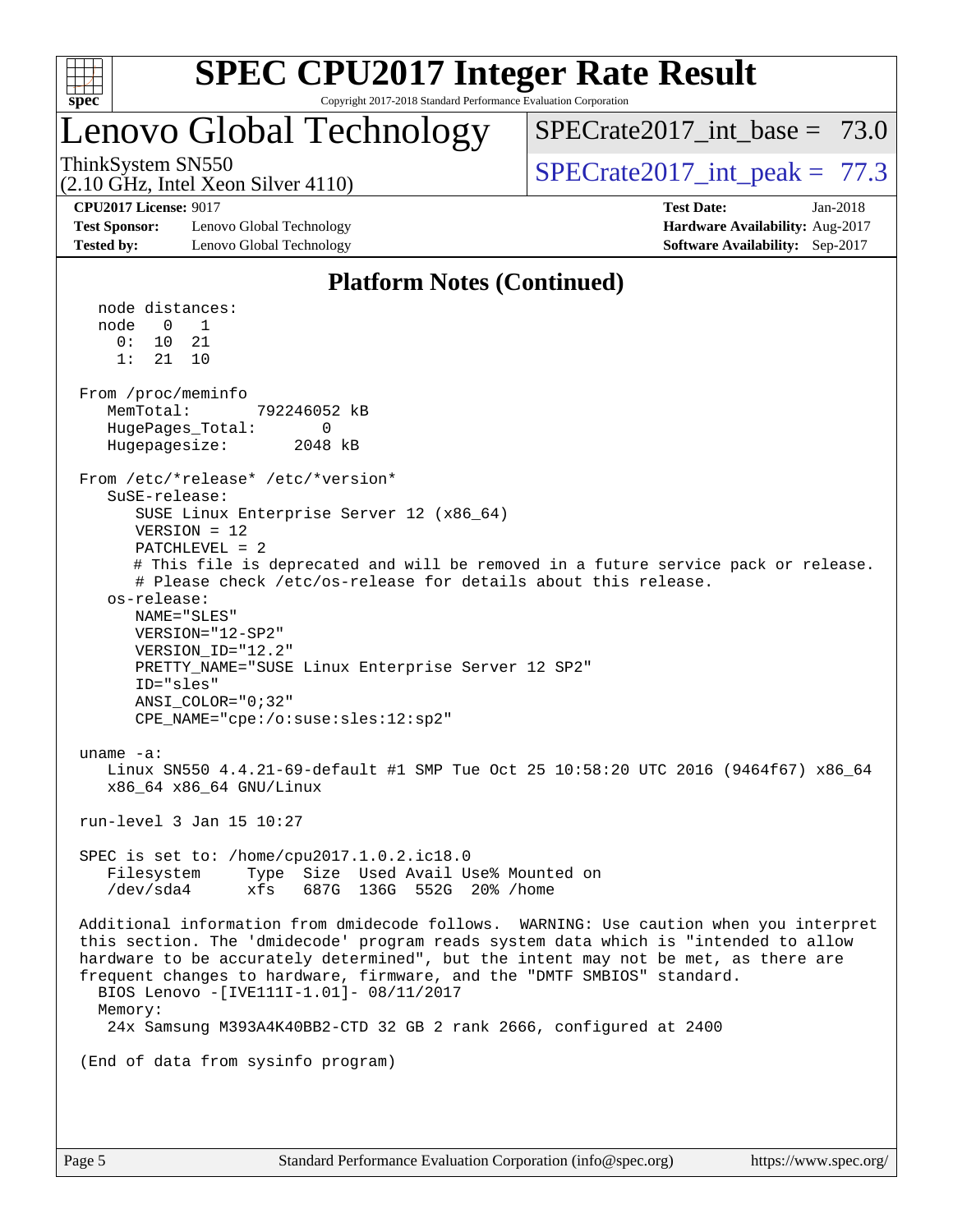

# **[SPEC CPU2017 Integer Rate Result](http://www.spec.org/auto/cpu2017/Docs/result-fields.html#SPECCPU2017IntegerRateResult)**

Copyright 2017-2018 Standard Performance Evaluation Corporation

## Lenovo Global Technology

 $SPECTate2017\_int\_base = 73.0$ 

(2.10 GHz, Intel Xeon Silver 4110)

ThinkSystem SN550<br>  $(2.10 \text{ GHz. Intel Year } 4110)$  [SPECrate2017\\_int\\_peak =](http://www.spec.org/auto/cpu2017/Docs/result-fields.html#SPECrate2017intpeak) 77.3

**[Test Sponsor:](http://www.spec.org/auto/cpu2017/Docs/result-fields.html#TestSponsor)** Lenovo Global Technology **[Hardware Availability:](http://www.spec.org/auto/cpu2017/Docs/result-fields.html#HardwareAvailability)** Aug-2017 **[Tested by:](http://www.spec.org/auto/cpu2017/Docs/result-fields.html#Testedby)** Lenovo Global Technology **[Software Availability:](http://www.spec.org/auto/cpu2017/Docs/result-fields.html#SoftwareAvailability)** Sep-2017

**[CPU2017 License:](http://www.spec.org/auto/cpu2017/Docs/result-fields.html#CPU2017License)** 9017 **[Test Date:](http://www.spec.org/auto/cpu2017/Docs/result-fields.html#TestDate)** Jan-2018

#### **[Compiler Version Notes](http://www.spec.org/auto/cpu2017/Docs/result-fields.html#CompilerVersionNotes)**

| $500. perlbench_r(base) 502. gcc_r(base) 505.mcf_r(base, peak)$<br>CC<br>$525.x264_r(base, peak) 557.xz_r(base, peak)$<br>icc (ICC) 18.0.0 20170811<br>Copyright (C) 1985-2017 Intel Corporation. All rights reserved.<br>500.perlbench_r(peak) 502.gcc_r(peak)<br>CC.<br>icc (ICC) 18.0.0 20170811<br>Copyright (C) 1985-2017 Intel Corporation. All rights reserved. |
|------------------------------------------------------------------------------------------------------------------------------------------------------------------------------------------------------------------------------------------------------------------------------------------------------------------------------------------------------------------------|
|                                                                                                                                                                                                                                                                                                                                                                        |
|                                                                                                                                                                                                                                                                                                                                                                        |
|                                                                                                                                                                                                                                                                                                                                                                        |
|                                                                                                                                                                                                                                                                                                                                                                        |
| CXXC 520.omnetpp_r(base) 523.xalancbmk_r(base) 531.deepsjeng_r(base)<br>$541.$ leela $r(base)$                                                                                                                                                                                                                                                                         |
| icpc (ICC) 18.0.0 20170811<br>Copyright (C) 1985-2017 Intel Corporation. All rights reserved.                                                                                                                                                                                                                                                                          |
| CXXC 520.omnetpp_r(peak) 523.xalancbmk_r(peak) 531.deepsjeng_r(peak)<br>$541.$ leela_r(peak)                                                                                                                                                                                                                                                                           |
| icpc (ICC) 18.0.0 20170811<br>Copyright (C) 1985-2017 Intel Corporation. All rights reserved.                                                                                                                                                                                                                                                                          |
| -------------------<br>548.exchange2_r(base, peak)<br>FC.                                                                                                                                                                                                                                                                                                              |
| ifort (IFORT) 18.0.0 20170811<br>Copyright (C) 1985-2017 Intel Corporation. All rights reserved.                                                                                                                                                                                                                                                                       |

## **[Base Compiler Invocation](http://www.spec.org/auto/cpu2017/Docs/result-fields.html#BaseCompilerInvocation)**

[C benchmarks](http://www.spec.org/auto/cpu2017/Docs/result-fields.html#Cbenchmarks): [icc](http://www.spec.org/cpu2017/results/res2018q1/cpu2017-20180122-03024.flags.html#user_CCbase_intel_icc_18.0_66fc1ee009f7361af1fbd72ca7dcefbb700085f36577c54f309893dd4ec40d12360134090235512931783d35fd58c0460139e722d5067c5574d8eaf2b3e37e92)

[C++ benchmarks:](http://www.spec.org/auto/cpu2017/Docs/result-fields.html#CXXbenchmarks) [icpc](http://www.spec.org/cpu2017/results/res2018q1/cpu2017-20180122-03024.flags.html#user_CXXbase_intel_icpc_18.0_c510b6838c7f56d33e37e94d029a35b4a7bccf4766a728ee175e80a419847e808290a9b78be685c44ab727ea267ec2f070ec5dc83b407c0218cded6866a35d07)

**(Continued on next page)**

Page 6 Standard Performance Evaluation Corporation [\(info@spec.org\)](mailto:info@spec.org) <https://www.spec.org/>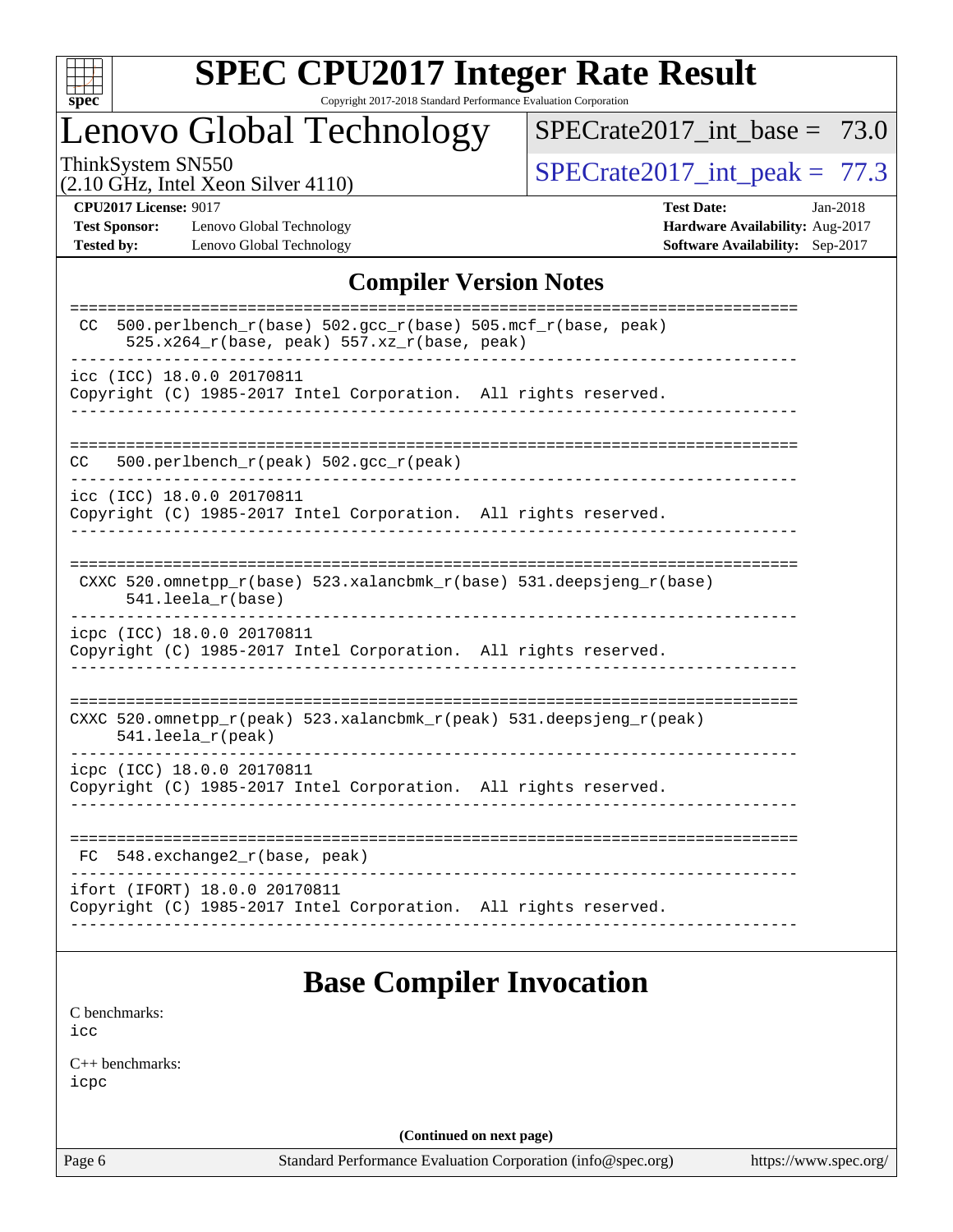

## Lenovo Global Technology

SPECrate2017 int\_base =  $73.0$ 

ThinkSystem SN550  $SPECrate2017$  int peak = 77.3

**[Test Sponsor:](http://www.spec.org/auto/cpu2017/Docs/result-fields.html#TestSponsor)** Lenovo Global Technology **[Hardware Availability:](http://www.spec.org/auto/cpu2017/Docs/result-fields.html#HardwareAvailability)** Aug-2017 **[Tested by:](http://www.spec.org/auto/cpu2017/Docs/result-fields.html#Testedby)** Lenovo Global Technology **[Software Availability:](http://www.spec.org/auto/cpu2017/Docs/result-fields.html#SoftwareAvailability)** Sep-2017

(2.10 GHz, Intel Xeon Silver 4110)

**[CPU2017 License:](http://www.spec.org/auto/cpu2017/Docs/result-fields.html#CPU2017License)** 9017 **[Test Date:](http://www.spec.org/auto/cpu2017/Docs/result-fields.html#TestDate)** Jan-2018

## **[Base Compiler Invocation \(Continued\)](http://www.spec.org/auto/cpu2017/Docs/result-fields.html#BaseCompilerInvocation)**

[Fortran benchmarks](http://www.spec.org/auto/cpu2017/Docs/result-fields.html#Fortranbenchmarks): [ifort](http://www.spec.org/cpu2017/results/res2018q1/cpu2017-20180122-03024.flags.html#user_FCbase_intel_ifort_18.0_8111460550e3ca792625aed983ce982f94888b8b503583aa7ba2b8303487b4d8a21a13e7191a45c5fd58ff318f48f9492884d4413fa793fd88dd292cad7027ca)

**[Base Portability Flags](http://www.spec.org/auto/cpu2017/Docs/result-fields.html#BasePortabilityFlags)**

 500.perlbench\_r: [-DSPEC\\_LP64](http://www.spec.org/cpu2017/results/res2018q1/cpu2017-20180122-03024.flags.html#b500.perlbench_r_basePORTABILITY_DSPEC_LP64) [-DSPEC\\_LINUX\\_X64](http://www.spec.org/cpu2017/results/res2018q1/cpu2017-20180122-03024.flags.html#b500.perlbench_r_baseCPORTABILITY_DSPEC_LINUX_X64) 502.gcc\_r: [-DSPEC\\_LP64](http://www.spec.org/cpu2017/results/res2018q1/cpu2017-20180122-03024.flags.html#suite_basePORTABILITY502_gcc_r_DSPEC_LP64) 505.mcf\_r: [-DSPEC\\_LP64](http://www.spec.org/cpu2017/results/res2018q1/cpu2017-20180122-03024.flags.html#suite_basePORTABILITY505_mcf_r_DSPEC_LP64) 520.omnetpp\_r: [-DSPEC\\_LP64](http://www.spec.org/cpu2017/results/res2018q1/cpu2017-20180122-03024.flags.html#suite_basePORTABILITY520_omnetpp_r_DSPEC_LP64) 523.xalancbmk\_r: [-DSPEC\\_LP64](http://www.spec.org/cpu2017/results/res2018q1/cpu2017-20180122-03024.flags.html#suite_basePORTABILITY523_xalancbmk_r_DSPEC_LP64) [-DSPEC\\_LINUX](http://www.spec.org/cpu2017/results/res2018q1/cpu2017-20180122-03024.flags.html#b523.xalancbmk_r_baseCXXPORTABILITY_DSPEC_LINUX) 525.x264\_r: [-DSPEC\\_LP64](http://www.spec.org/cpu2017/results/res2018q1/cpu2017-20180122-03024.flags.html#suite_basePORTABILITY525_x264_r_DSPEC_LP64) 531.deepsjeng\_r: [-DSPEC\\_LP64](http://www.spec.org/cpu2017/results/res2018q1/cpu2017-20180122-03024.flags.html#suite_basePORTABILITY531_deepsjeng_r_DSPEC_LP64) 541.leela\_r: [-DSPEC\\_LP64](http://www.spec.org/cpu2017/results/res2018q1/cpu2017-20180122-03024.flags.html#suite_basePORTABILITY541_leela_r_DSPEC_LP64) 548.exchange2\_r: [-DSPEC\\_LP64](http://www.spec.org/cpu2017/results/res2018q1/cpu2017-20180122-03024.flags.html#suite_basePORTABILITY548_exchange2_r_DSPEC_LP64) 557.xz\_r: [-DSPEC\\_LP64](http://www.spec.org/cpu2017/results/res2018q1/cpu2017-20180122-03024.flags.html#suite_basePORTABILITY557_xz_r_DSPEC_LP64)

### **[Base Optimization Flags](http://www.spec.org/auto/cpu2017/Docs/result-fields.html#BaseOptimizationFlags)**

[C benchmarks](http://www.spec.org/auto/cpu2017/Docs/result-fields.html#Cbenchmarks):

[-Wl,-z,muldefs](http://www.spec.org/cpu2017/results/res2018q1/cpu2017-20180122-03024.flags.html#user_CCbase_link_force_multiple1_b4cbdb97b34bdee9ceefcfe54f4c8ea74255f0b02a4b23e853cdb0e18eb4525ac79b5a88067c842dd0ee6996c24547a27a4b99331201badda8798ef8a743f577) [-xCORE-AVX2](http://www.spec.org/cpu2017/results/res2018q1/cpu2017-20180122-03024.flags.html#user_CCbase_f-xCORE-AVX2) [-ipo](http://www.spec.org/cpu2017/results/res2018q1/cpu2017-20180122-03024.flags.html#user_CCbase_f-ipo) [-O3](http://www.spec.org/cpu2017/results/res2018q1/cpu2017-20180122-03024.flags.html#user_CCbase_f-O3) [-no-prec-div](http://www.spec.org/cpu2017/results/res2018q1/cpu2017-20180122-03024.flags.html#user_CCbase_f-no-prec-div) [-qopt-mem-layout-trans=3](http://www.spec.org/cpu2017/results/res2018q1/cpu2017-20180122-03024.flags.html#user_CCbase_f-qopt-mem-layout-trans_de80db37974c74b1f0e20d883f0b675c88c3b01e9d123adea9b28688d64333345fb62bc4a798493513fdb68f60282f9a726aa07f478b2f7113531aecce732043) [-L/usr/local/je5.0.1-64/lib](http://www.spec.org/cpu2017/results/res2018q1/cpu2017-20180122-03024.flags.html#user_CCbase_jemalloc_link_path64_4b10a636b7bce113509b17f3bd0d6226c5fb2346b9178c2d0232c14f04ab830f976640479e5c33dc2bcbbdad86ecfb6634cbbd4418746f06f368b512fced5394) [-ljemalloc](http://www.spec.org/cpu2017/results/res2018q1/cpu2017-20180122-03024.flags.html#user_CCbase_jemalloc_link_lib_d1249b907c500fa1c0672f44f562e3d0f79738ae9e3c4a9c376d49f265a04b9c99b167ecedbf6711b3085be911c67ff61f150a17b3472be731631ba4d0471706)

[C++ benchmarks:](http://www.spec.org/auto/cpu2017/Docs/result-fields.html#CXXbenchmarks)

[-Wl,-z,muldefs](http://www.spec.org/cpu2017/results/res2018q1/cpu2017-20180122-03024.flags.html#user_CXXbase_link_force_multiple1_b4cbdb97b34bdee9ceefcfe54f4c8ea74255f0b02a4b23e853cdb0e18eb4525ac79b5a88067c842dd0ee6996c24547a27a4b99331201badda8798ef8a743f577) [-xCORE-AVX2](http://www.spec.org/cpu2017/results/res2018q1/cpu2017-20180122-03024.flags.html#user_CXXbase_f-xCORE-AVX2) [-ipo](http://www.spec.org/cpu2017/results/res2018q1/cpu2017-20180122-03024.flags.html#user_CXXbase_f-ipo) [-O3](http://www.spec.org/cpu2017/results/res2018q1/cpu2017-20180122-03024.flags.html#user_CXXbase_f-O3) [-no-prec-div](http://www.spec.org/cpu2017/results/res2018q1/cpu2017-20180122-03024.flags.html#user_CXXbase_f-no-prec-div) [-qopt-mem-layout-trans=3](http://www.spec.org/cpu2017/results/res2018q1/cpu2017-20180122-03024.flags.html#user_CXXbase_f-qopt-mem-layout-trans_de80db37974c74b1f0e20d883f0b675c88c3b01e9d123adea9b28688d64333345fb62bc4a798493513fdb68f60282f9a726aa07f478b2f7113531aecce732043) [-L/usr/local/je5.0.1-64/lib](http://www.spec.org/cpu2017/results/res2018q1/cpu2017-20180122-03024.flags.html#user_CXXbase_jemalloc_link_path64_4b10a636b7bce113509b17f3bd0d6226c5fb2346b9178c2d0232c14f04ab830f976640479e5c33dc2bcbbdad86ecfb6634cbbd4418746f06f368b512fced5394) [-ljemalloc](http://www.spec.org/cpu2017/results/res2018q1/cpu2017-20180122-03024.flags.html#user_CXXbase_jemalloc_link_lib_d1249b907c500fa1c0672f44f562e3d0f79738ae9e3c4a9c376d49f265a04b9c99b167ecedbf6711b3085be911c67ff61f150a17b3472be731631ba4d0471706)

[Fortran benchmarks](http://www.spec.org/auto/cpu2017/Docs/result-fields.html#Fortranbenchmarks):

[-Wl,-z,muldefs](http://www.spec.org/cpu2017/results/res2018q1/cpu2017-20180122-03024.flags.html#user_FCbase_link_force_multiple1_b4cbdb97b34bdee9ceefcfe54f4c8ea74255f0b02a4b23e853cdb0e18eb4525ac79b5a88067c842dd0ee6996c24547a27a4b99331201badda8798ef8a743f577) [-xCORE-AVX2](http://www.spec.org/cpu2017/results/res2018q1/cpu2017-20180122-03024.flags.html#user_FCbase_f-xCORE-AVX2) [-ipo](http://www.spec.org/cpu2017/results/res2018q1/cpu2017-20180122-03024.flags.html#user_FCbase_f-ipo) [-O3](http://www.spec.org/cpu2017/results/res2018q1/cpu2017-20180122-03024.flags.html#user_FCbase_f-O3) [-no-prec-div](http://www.spec.org/cpu2017/results/res2018q1/cpu2017-20180122-03024.flags.html#user_FCbase_f-no-prec-div) [-qopt-mem-layout-trans=3](http://www.spec.org/cpu2017/results/res2018q1/cpu2017-20180122-03024.flags.html#user_FCbase_f-qopt-mem-layout-trans_de80db37974c74b1f0e20d883f0b675c88c3b01e9d123adea9b28688d64333345fb62bc4a798493513fdb68f60282f9a726aa07f478b2f7113531aecce732043) [-nostandard-realloc-lhs](http://www.spec.org/cpu2017/results/res2018q1/cpu2017-20180122-03024.flags.html#user_FCbase_f_2003_std_realloc_82b4557e90729c0f113870c07e44d33d6f5a304b4f63d4c15d2d0f1fab99f5daaed73bdb9275d9ae411527f28b936061aa8b9c8f2d63842963b95c9dd6426b8a) [-align array32byte](http://www.spec.org/cpu2017/results/res2018q1/cpu2017-20180122-03024.flags.html#user_FCbase_align_array32byte_b982fe038af199962ba9a80c053b8342c548c85b40b8e86eb3cc33dee0d7986a4af373ac2d51c3f7cf710a18d62fdce2948f201cd044323541f22fc0fffc51b6) [-L/usr/local/je5.0.1-64/lib](http://www.spec.org/cpu2017/results/res2018q1/cpu2017-20180122-03024.flags.html#user_FCbase_jemalloc_link_path64_4b10a636b7bce113509b17f3bd0d6226c5fb2346b9178c2d0232c14f04ab830f976640479e5c33dc2bcbbdad86ecfb6634cbbd4418746f06f368b512fced5394) [-ljemalloc](http://www.spec.org/cpu2017/results/res2018q1/cpu2017-20180122-03024.flags.html#user_FCbase_jemalloc_link_lib_d1249b907c500fa1c0672f44f562e3d0f79738ae9e3c4a9c376d49f265a04b9c99b167ecedbf6711b3085be911c67ff61f150a17b3472be731631ba4d0471706)

## **[Base Other Flags](http://www.spec.org/auto/cpu2017/Docs/result-fields.html#BaseOtherFlags)**

[C benchmarks](http://www.spec.org/auto/cpu2017/Docs/result-fields.html#Cbenchmarks):  $-m64 - std= c11$  $-m64 - std= c11$ 

[C++ benchmarks:](http://www.spec.org/auto/cpu2017/Docs/result-fields.html#CXXbenchmarks)  $-m64$ 

**(Continued on next page)**

Page 7 Standard Performance Evaluation Corporation [\(info@spec.org\)](mailto:info@spec.org) <https://www.spec.org/>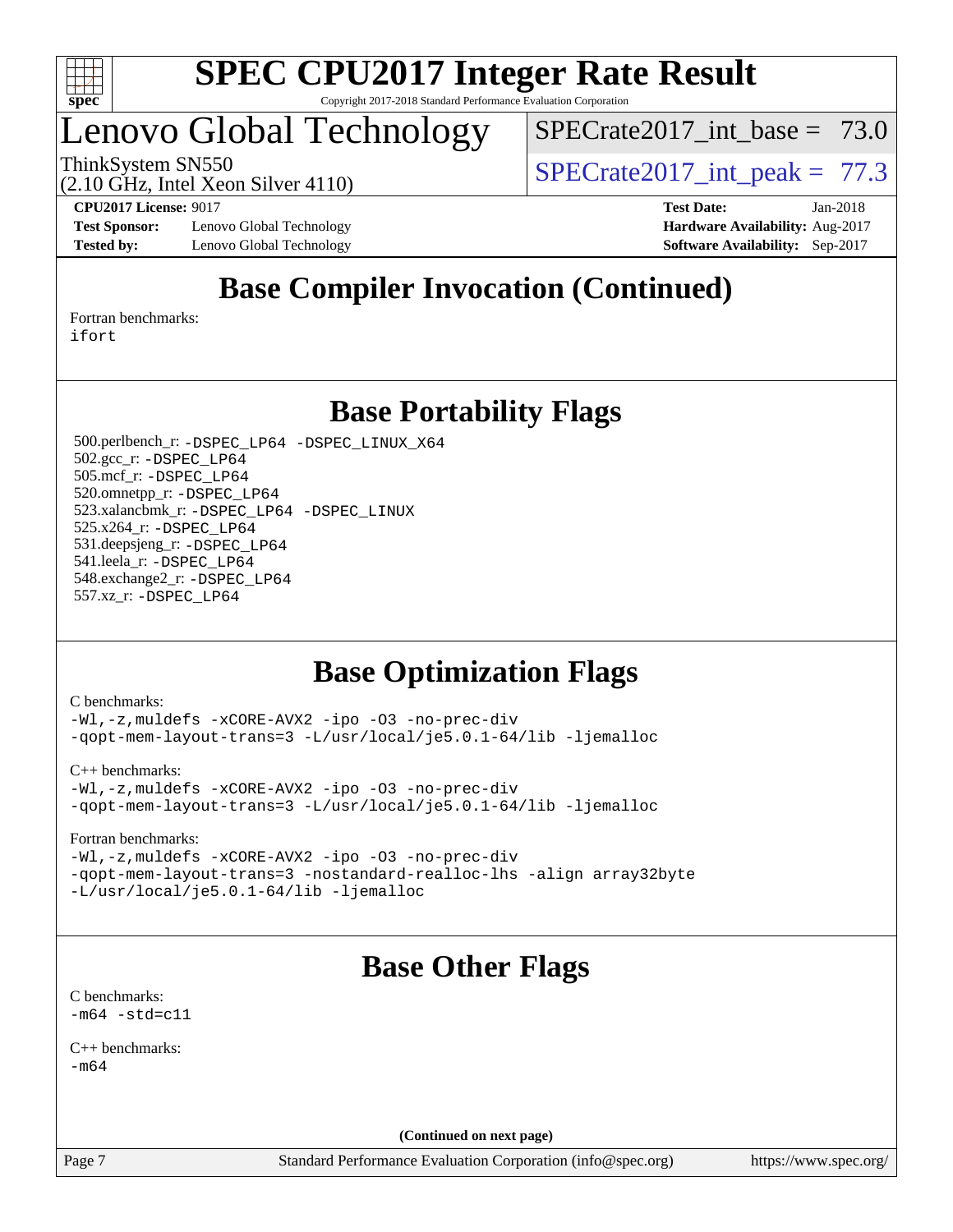

## Lenovo Global Technology

SPECrate2017 int\_base =  $73.0$ 

(2.10 GHz, Intel Xeon Silver 4110)

ThinkSystem SN550<br>  $SPECTA 110<sup>o</sup>$  SPECrate2017 int peak = 77.3

**[Test Sponsor:](http://www.spec.org/auto/cpu2017/Docs/result-fields.html#TestSponsor)** Lenovo Global Technology **[Hardware Availability:](http://www.spec.org/auto/cpu2017/Docs/result-fields.html#HardwareAvailability)** Aug-2017 **[Tested by:](http://www.spec.org/auto/cpu2017/Docs/result-fields.html#Testedby)** Lenovo Global Technology **[Software Availability:](http://www.spec.org/auto/cpu2017/Docs/result-fields.html#SoftwareAvailability)** Sep-2017

**[CPU2017 License:](http://www.spec.org/auto/cpu2017/Docs/result-fields.html#CPU2017License)** 9017 **[Test Date:](http://www.spec.org/auto/cpu2017/Docs/result-fields.html#TestDate)** Jan-2018

### **[Base Other Flags \(Continued\)](http://www.spec.org/auto/cpu2017/Docs/result-fields.html#BaseOtherFlags)**

[Fortran benchmarks](http://www.spec.org/auto/cpu2017/Docs/result-fields.html#Fortranbenchmarks):

[-m64](http://www.spec.org/cpu2017/results/res2018q1/cpu2017-20180122-03024.flags.html#user_FCbase_intel_intel64_18.0_af43caccfc8ded86e7699f2159af6efc7655f51387b94da716254467f3c01020a5059329e2569e4053f409e7c9202a7efc638f7a6d1ffb3f52dea4a3e31d82ab)

**[Peak Compiler Invocation](http://www.spec.org/auto/cpu2017/Docs/result-fields.html#PeakCompilerInvocation)**

[C benchmarks](http://www.spec.org/auto/cpu2017/Docs/result-fields.html#Cbenchmarks):  $i$ cc

[C++ benchmarks:](http://www.spec.org/auto/cpu2017/Docs/result-fields.html#CXXbenchmarks) [icpc](http://www.spec.org/cpu2017/results/res2018q1/cpu2017-20180122-03024.flags.html#user_CXXpeak_intel_icpc_18.0_c510b6838c7f56d33e37e94d029a35b4a7bccf4766a728ee175e80a419847e808290a9b78be685c44ab727ea267ec2f070ec5dc83b407c0218cded6866a35d07)

[Fortran benchmarks](http://www.spec.org/auto/cpu2017/Docs/result-fields.html#Fortranbenchmarks): [ifort](http://www.spec.org/cpu2017/results/res2018q1/cpu2017-20180122-03024.flags.html#user_FCpeak_intel_ifort_18.0_8111460550e3ca792625aed983ce982f94888b8b503583aa7ba2b8303487b4d8a21a13e7191a45c5fd58ff318f48f9492884d4413fa793fd88dd292cad7027ca)

### **[Peak Portability Flags](http://www.spec.org/auto/cpu2017/Docs/result-fields.html#PeakPortabilityFlags)**

 500.perlbench\_r: [-DSPEC\\_LP64](http://www.spec.org/cpu2017/results/res2018q1/cpu2017-20180122-03024.flags.html#b500.perlbench_r_peakPORTABILITY_DSPEC_LP64) [-DSPEC\\_LINUX\\_X64](http://www.spec.org/cpu2017/results/res2018q1/cpu2017-20180122-03024.flags.html#b500.perlbench_r_peakCPORTABILITY_DSPEC_LINUX_X64) 502.gcc\_r: [-D\\_FILE\\_OFFSET\\_BITS=64](http://www.spec.org/cpu2017/results/res2018q1/cpu2017-20180122-03024.flags.html#user_peakPORTABILITY502_gcc_r_file_offset_bits_64_5ae949a99b284ddf4e95728d47cb0843d81b2eb0e18bdfe74bbf0f61d0b064f4bda2f10ea5eb90e1dcab0e84dbc592acfc5018bc955c18609f94ddb8d550002c) 505.mcf\_r: [-DSPEC\\_LP64](http://www.spec.org/cpu2017/results/res2018q1/cpu2017-20180122-03024.flags.html#suite_peakPORTABILITY505_mcf_r_DSPEC_LP64) 520.omnetpp\_r: [-DSPEC\\_LP64](http://www.spec.org/cpu2017/results/res2018q1/cpu2017-20180122-03024.flags.html#suite_peakPORTABILITY520_omnetpp_r_DSPEC_LP64) 523.xalancbmk\_r: [-D\\_FILE\\_OFFSET\\_BITS=64](http://www.spec.org/cpu2017/results/res2018q1/cpu2017-20180122-03024.flags.html#user_peakPORTABILITY523_xalancbmk_r_file_offset_bits_64_5ae949a99b284ddf4e95728d47cb0843d81b2eb0e18bdfe74bbf0f61d0b064f4bda2f10ea5eb90e1dcab0e84dbc592acfc5018bc955c18609f94ddb8d550002c) [-DSPEC\\_LINUX](http://www.spec.org/cpu2017/results/res2018q1/cpu2017-20180122-03024.flags.html#b523.xalancbmk_r_peakCXXPORTABILITY_DSPEC_LINUX) 525.x264\_r: [-DSPEC\\_LP64](http://www.spec.org/cpu2017/results/res2018q1/cpu2017-20180122-03024.flags.html#suite_peakPORTABILITY525_x264_r_DSPEC_LP64) 531.deepsjeng\_r: [-DSPEC\\_LP64](http://www.spec.org/cpu2017/results/res2018q1/cpu2017-20180122-03024.flags.html#suite_peakPORTABILITY531_deepsjeng_r_DSPEC_LP64) 541.leela\_r: [-DSPEC\\_LP64](http://www.spec.org/cpu2017/results/res2018q1/cpu2017-20180122-03024.flags.html#suite_peakPORTABILITY541_leela_r_DSPEC_LP64) 548.exchange2\_r: [-DSPEC\\_LP64](http://www.spec.org/cpu2017/results/res2018q1/cpu2017-20180122-03024.flags.html#suite_peakPORTABILITY548_exchange2_r_DSPEC_LP64) 557.xz\_r: [-DSPEC\\_LP64](http://www.spec.org/cpu2017/results/res2018q1/cpu2017-20180122-03024.flags.html#suite_peakPORTABILITY557_xz_r_DSPEC_LP64)

## **[Peak Optimization Flags](http://www.spec.org/auto/cpu2017/Docs/result-fields.html#PeakOptimizationFlags)**

[C benchmarks](http://www.spec.org/auto/cpu2017/Docs/result-fields.html#Cbenchmarks):

 500.perlbench\_r: [-Wl,-z,muldefs](http://www.spec.org/cpu2017/results/res2018q1/cpu2017-20180122-03024.flags.html#user_peakEXTRA_LDFLAGS500_perlbench_r_link_force_multiple1_b4cbdb97b34bdee9ceefcfe54f4c8ea74255f0b02a4b23e853cdb0e18eb4525ac79b5a88067c842dd0ee6996c24547a27a4b99331201badda8798ef8a743f577) [-prof-gen](http://www.spec.org/cpu2017/results/res2018q1/cpu2017-20180122-03024.flags.html#user_peakPASS1_CFLAGSPASS1_LDFLAGS500_perlbench_r_prof_gen_5aa4926d6013ddb2a31985c654b3eb18169fc0c6952a63635c234f711e6e63dd76e94ad52365559451ec499a2cdb89e4dc58ba4c67ef54ca681ffbe1461d6b36)(pass 1) [-prof-use](http://www.spec.org/cpu2017/results/res2018q1/cpu2017-20180122-03024.flags.html#user_peakPASS2_CFLAGSPASS2_LDFLAGS500_perlbench_r_prof_use_1a21ceae95f36a2b53c25747139a6c16ca95bd9def2a207b4f0849963b97e94f5260e30a0c64f4bb623698870e679ca08317ef8150905d41bd88c6f78df73f19)(pass 2) [-ipo](http://www.spec.org/cpu2017/results/res2018q1/cpu2017-20180122-03024.flags.html#user_peakPASS1_COPTIMIZEPASS2_COPTIMIZE500_perlbench_r_f-ipo) [-xCORE-AVX2](http://www.spec.org/cpu2017/results/res2018q1/cpu2017-20180122-03024.flags.html#user_peakPASS2_COPTIMIZE500_perlbench_r_f-xCORE-AVX2) [-O3](http://www.spec.org/cpu2017/results/res2018q1/cpu2017-20180122-03024.flags.html#user_peakPASS1_COPTIMIZEPASS2_COPTIMIZE500_perlbench_r_f-O3) [-no-prec-div](http://www.spec.org/cpu2017/results/res2018q1/cpu2017-20180122-03024.flags.html#user_peakPASS1_COPTIMIZEPASS2_COPTIMIZE500_perlbench_r_f-no-prec-div) [-qopt-mem-layout-trans=3](http://www.spec.org/cpu2017/results/res2018q1/cpu2017-20180122-03024.flags.html#user_peakPASS1_COPTIMIZEPASS2_COPTIMIZE500_perlbench_r_f-qopt-mem-layout-trans_de80db37974c74b1f0e20d883f0b675c88c3b01e9d123adea9b28688d64333345fb62bc4a798493513fdb68f60282f9a726aa07f478b2f7113531aecce732043) [-fno-strict-overflow](http://www.spec.org/cpu2017/results/res2018q1/cpu2017-20180122-03024.flags.html#user_peakEXTRA_OPTIMIZE500_perlbench_r_f-fno-strict-overflow) [-L/usr/local/je5.0.1-64/lib](http://www.spec.org/cpu2017/results/res2018q1/cpu2017-20180122-03024.flags.html#user_peakEXTRA_LIBS500_perlbench_r_jemalloc_link_path64_4b10a636b7bce113509b17f3bd0d6226c5fb2346b9178c2d0232c14f04ab830f976640479e5c33dc2bcbbdad86ecfb6634cbbd4418746f06f368b512fced5394) [-ljemalloc](http://www.spec.org/cpu2017/results/res2018q1/cpu2017-20180122-03024.flags.html#user_peakEXTRA_LIBS500_perlbench_r_jemalloc_link_lib_d1249b907c500fa1c0672f44f562e3d0f79738ae9e3c4a9c376d49f265a04b9c99b167ecedbf6711b3085be911c67ff61f150a17b3472be731631ba4d0471706)

```
 502.gcc_r: -L/opt/intel/compilers_and_libraries_2018/linux/lib/ia32
-Wl,-z,muldefs -prof-gen(pass 1) -prof-use(pass 2) -ipo
-xCORE-AVX2 -O3 -no-prec-div -qopt-mem-layout-trans=3
-L/usr/local/je5.0.1-32/lib -ljemalloc
```

| Page 8 | Standard Performance Evaluation Corporation (info@spec.org) | https://www.spec.org/ |
|--------|-------------------------------------------------------------|-----------------------|
|--------|-------------------------------------------------------------|-----------------------|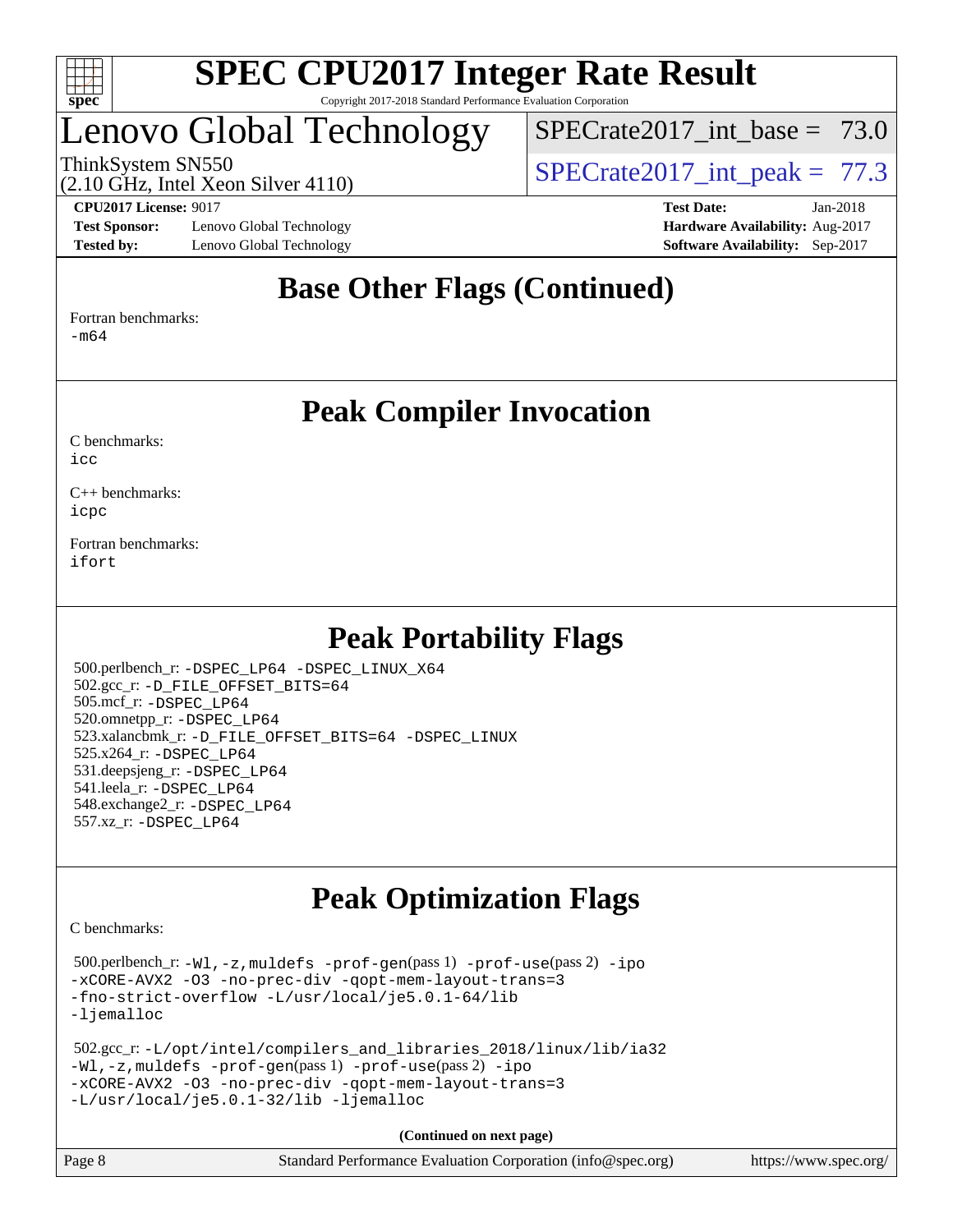

## Lenovo Global Technology

SPECrate2017 int\_base =  $73.0$ 

ThinkSystem SN550<br>  $SPECTA 110$ <br>  $SPECTA 2017$  int peak = 77.3

#### (2.10 GHz, Intel Xeon Silver 4110) **[CPU2017 License:](http://www.spec.org/auto/cpu2017/Docs/result-fields.html#CPU2017License)** 9017 **[Test Date:](http://www.spec.org/auto/cpu2017/Docs/result-fields.html#TestDate)** Jan-2018

**[Test Sponsor:](http://www.spec.org/auto/cpu2017/Docs/result-fields.html#TestSponsor)** Lenovo Global Technology **[Hardware Availability:](http://www.spec.org/auto/cpu2017/Docs/result-fields.html#HardwareAvailability)** Aug-2017 **[Tested by:](http://www.spec.org/auto/cpu2017/Docs/result-fields.html#Testedby)** Lenovo Global Technology **[Software Availability:](http://www.spec.org/auto/cpu2017/Docs/result-fields.html#SoftwareAvailability)** Sep-2017

## **[Peak Optimization Flags \(Continued\)](http://www.spec.org/auto/cpu2017/Docs/result-fields.html#PeakOptimizationFlags)**

 505.mcf\_r: [-Wl,-z,muldefs](http://www.spec.org/cpu2017/results/res2018q1/cpu2017-20180122-03024.flags.html#user_peakEXTRA_LDFLAGS505_mcf_r_link_force_multiple1_b4cbdb97b34bdee9ceefcfe54f4c8ea74255f0b02a4b23e853cdb0e18eb4525ac79b5a88067c842dd0ee6996c24547a27a4b99331201badda8798ef8a743f577) [-xCORE-AVX2](http://www.spec.org/cpu2017/results/res2018q1/cpu2017-20180122-03024.flags.html#user_peakCOPTIMIZE505_mcf_r_f-xCORE-AVX2) [-ipo](http://www.spec.org/cpu2017/results/res2018q1/cpu2017-20180122-03024.flags.html#user_peakCOPTIMIZE505_mcf_r_f-ipo) [-O3](http://www.spec.org/cpu2017/results/res2018q1/cpu2017-20180122-03024.flags.html#user_peakCOPTIMIZE505_mcf_r_f-O3) [-no-prec-div](http://www.spec.org/cpu2017/results/res2018q1/cpu2017-20180122-03024.flags.html#user_peakCOPTIMIZE505_mcf_r_f-no-prec-div) [-qopt-mem-layout-trans=3](http://www.spec.org/cpu2017/results/res2018q1/cpu2017-20180122-03024.flags.html#user_peakCOPTIMIZE505_mcf_r_f-qopt-mem-layout-trans_de80db37974c74b1f0e20d883f0b675c88c3b01e9d123adea9b28688d64333345fb62bc4a798493513fdb68f60282f9a726aa07f478b2f7113531aecce732043) [-L/usr/local/je5.0.1-64/lib](http://www.spec.org/cpu2017/results/res2018q1/cpu2017-20180122-03024.flags.html#user_peakEXTRA_LIBS505_mcf_r_jemalloc_link_path64_4b10a636b7bce113509b17f3bd0d6226c5fb2346b9178c2d0232c14f04ab830f976640479e5c33dc2bcbbdad86ecfb6634cbbd4418746f06f368b512fced5394) [-ljemalloc](http://www.spec.org/cpu2017/results/res2018q1/cpu2017-20180122-03024.flags.html#user_peakEXTRA_LIBS505_mcf_r_jemalloc_link_lib_d1249b907c500fa1c0672f44f562e3d0f79738ae9e3c4a9c376d49f265a04b9c99b167ecedbf6711b3085be911c67ff61f150a17b3472be731631ba4d0471706)

 525.x264\_r: [-Wl,-z,muldefs](http://www.spec.org/cpu2017/results/res2018q1/cpu2017-20180122-03024.flags.html#user_peakEXTRA_LDFLAGS525_x264_r_link_force_multiple1_b4cbdb97b34bdee9ceefcfe54f4c8ea74255f0b02a4b23e853cdb0e18eb4525ac79b5a88067c842dd0ee6996c24547a27a4b99331201badda8798ef8a743f577) [-xCORE-AVX2](http://www.spec.org/cpu2017/results/res2018q1/cpu2017-20180122-03024.flags.html#user_peakCOPTIMIZE525_x264_r_f-xCORE-AVX2) [-ipo](http://www.spec.org/cpu2017/results/res2018q1/cpu2017-20180122-03024.flags.html#user_peakCOPTIMIZE525_x264_r_f-ipo) [-O3](http://www.spec.org/cpu2017/results/res2018q1/cpu2017-20180122-03024.flags.html#user_peakCOPTIMIZE525_x264_r_f-O3) [-no-prec-div](http://www.spec.org/cpu2017/results/res2018q1/cpu2017-20180122-03024.flags.html#user_peakCOPTIMIZE525_x264_r_f-no-prec-div) [-qopt-mem-layout-trans=3](http://www.spec.org/cpu2017/results/res2018q1/cpu2017-20180122-03024.flags.html#user_peakCOPTIMIZE525_x264_r_f-qopt-mem-layout-trans_de80db37974c74b1f0e20d883f0b675c88c3b01e9d123adea9b28688d64333345fb62bc4a798493513fdb68f60282f9a726aa07f478b2f7113531aecce732043) [-fno-alias](http://www.spec.org/cpu2017/results/res2018q1/cpu2017-20180122-03024.flags.html#user_peakEXTRA_OPTIMIZE525_x264_r_f-no-alias_77dbac10d91cbfe898fbf4a29d1b29b694089caa623bdd1baccc9957d4edbe8d106c0b357e2748a65b44fc9e83d78098bb898077f3fe92f9faf24f7bd4a07ed7) [-L/usr/local/je5.0.1-64/lib](http://www.spec.org/cpu2017/results/res2018q1/cpu2017-20180122-03024.flags.html#user_peakEXTRA_LIBS525_x264_r_jemalloc_link_path64_4b10a636b7bce113509b17f3bd0d6226c5fb2346b9178c2d0232c14f04ab830f976640479e5c33dc2bcbbdad86ecfb6634cbbd4418746f06f368b512fced5394) [-ljemalloc](http://www.spec.org/cpu2017/results/res2018q1/cpu2017-20180122-03024.flags.html#user_peakEXTRA_LIBS525_x264_r_jemalloc_link_lib_d1249b907c500fa1c0672f44f562e3d0f79738ae9e3c4a9c376d49f265a04b9c99b167ecedbf6711b3085be911c67ff61f150a17b3472be731631ba4d0471706)

557.xz\_r: Same as 505.mcf\_r

[C++ benchmarks:](http://www.spec.org/auto/cpu2017/Docs/result-fields.html#CXXbenchmarks)

```
520.omnetpp_r:-Wl-prof-use-ipo
-xCORE-AVX2 -O3 -no-prec-div -qopt-mem-layout-trans=3
-L/usr/local/je5.0.1-64/lib -ljemalloc
```

```
 523.xalancbmk_r: -L/opt/intel/compilers_and_libraries_2018/linux/lib/ia32
-Wl,-z,muldefs -prof-gen(pass 1) -prof-use(pass 2) -ipo
-xCORE-AVX2 -O3 -no-prec-div -qopt-mem-layout-trans=3
-L/usr/local/je5.0.1-32/lib -ljemalloc
```
531.deepsjeng\_r: Same as 520.omnetpp\_r

541.leela\_r: Same as 520.omnetpp\_r

#### [Fortran benchmarks](http://www.spec.org/auto/cpu2017/Docs/result-fields.html#Fortranbenchmarks):

```
-Wl,-z,muldefs -xCORE-AVX2 -ipo -O3 -no-prec-div
-qopt-mem-layout-trans=3 -nostandard-realloc-lhs -align array32byte
-L/usr/local/je5.0.1-64/lib -ljemalloc
```
### **[Peak Other Flags](http://www.spec.org/auto/cpu2017/Docs/result-fields.html#PeakOtherFlags)**

[C benchmarks \(except as noted below\)](http://www.spec.org/auto/cpu2017/Docs/result-fields.html#Cbenchmarksexceptasnotedbelow):  $-m64 - std= c11$  $-m64 - std= c11$  502.gcc\_r: [-m32](http://www.spec.org/cpu2017/results/res2018q1/cpu2017-20180122-03024.flags.html#user_peakCCLD502_gcc_r_intel_ia32_18.0_2666f1173eb60787016b673bfe1358e27016ef7649ea4884b7bc6187fd89dc221d14632e22638cde1c647a518de97358ab15d4ad098ee4e19a8b28d0c25e14bf) [-std=c11](http://www.spec.org/cpu2017/results/res2018q1/cpu2017-20180122-03024.flags.html#user_peakCCLD502_gcc_r_intel_compiler_c11_mode_0e1c27790398a4642dfca32ffe6c27b5796f9c2d2676156f2e42c9c44eaad0c049b1cdb667a270c34d979996257aeb8fc440bfb01818dbc9357bd9d174cb8524) [C++ benchmarks \(except as noted below\):](http://www.spec.org/auto/cpu2017/Docs/result-fields.html#CXXbenchmarksexceptasnotedbelow)  $-m64$ 

523.xalancbmk\_r: [-m32](http://www.spec.org/cpu2017/results/res2018q1/cpu2017-20180122-03024.flags.html#user_peakCXXLD523_xalancbmk_r_intel_ia32_18.0_2666f1173eb60787016b673bfe1358e27016ef7649ea4884b7bc6187fd89dc221d14632e22638cde1c647a518de97358ab15d4ad098ee4e19a8b28d0c25e14bf)